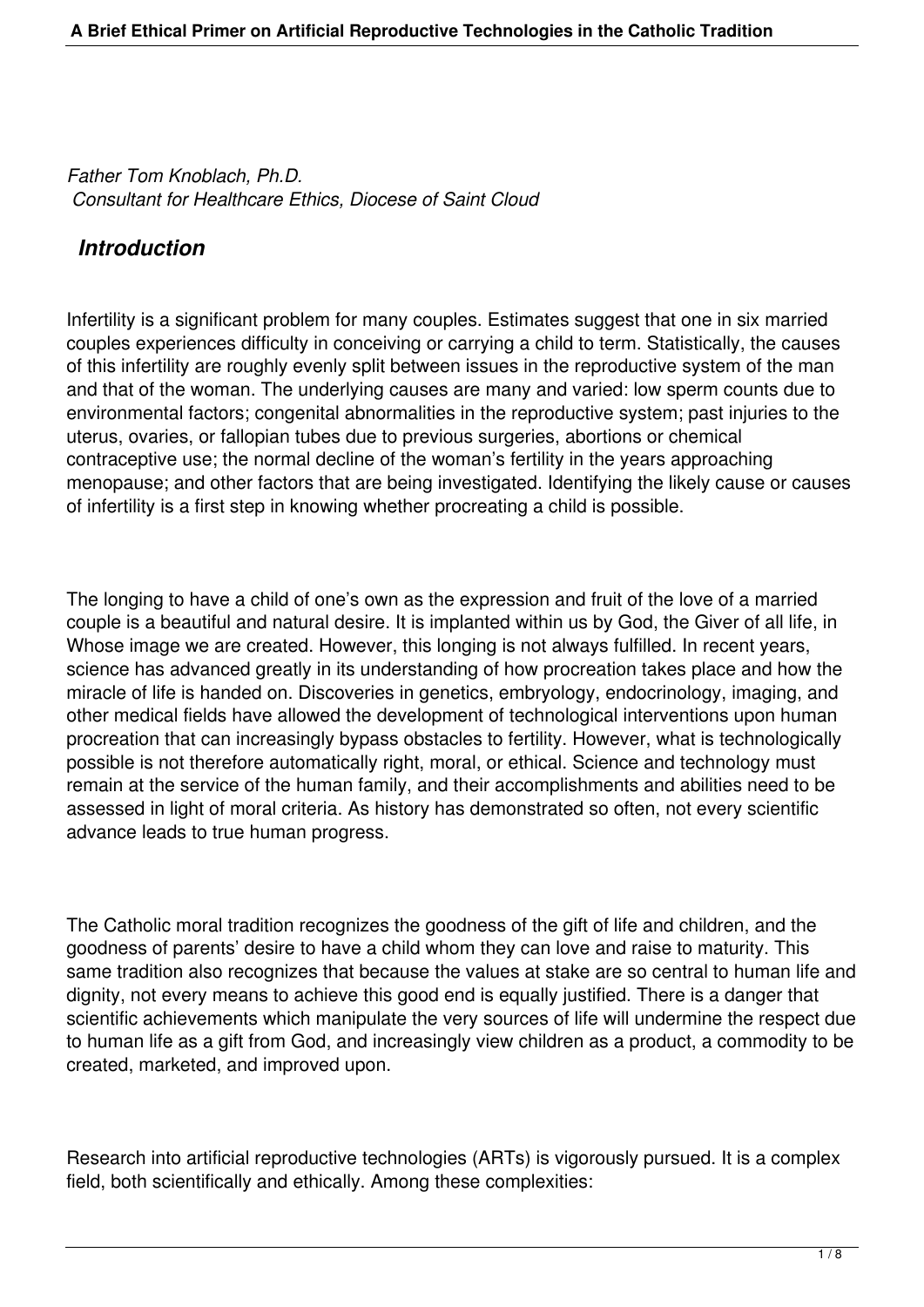- there is a wide variety of techniques and interventions upon the sources of life, and more are being developed regularly

- the ethical evaluation of these techniques varies with the degree to which they substitute for natural means of procreation, the potential harms to embryonic children, the potential harms to women, their impact upon social trends, and other factors

- it is often hard for people to understand why the Church, which is vigorously pro-life, pro-child, and pro-family, would put obstacles before parents who truly want to have a child and are willing to go through much difficulty and expense to realize this desire.

The most detailed examination of the Catholic position on these topics is found in a document from the Congregation for the Doctrine of the Faith entitled *Donum Vitae* (The Gift of Life). It is subtitled *Instruction on*

*Respect for Human Life in Its Origin and on the Dignity of Procreation: Replies to Certain Questions of the Day.*

Issued on February 22, 1987, this rich teaching was far ahead of its time. Its teaching is repeated in the 1994

#### *Catechism of the Catholic Church*

(nn. 2373-2379) and in Pope John Paul II's 1995 encyclical

#### *Evangelium Vitae*

(The Gospel of Life, n. 14). It also informs the relevant sections of the U.S. Bishops' *Ethical and Religious Directives for Catholic Health Care Services*

(Fifth Edition, 2009; see Part Four, Introduction and directives 38-43).

Soon after the twentieth anniversary of *Donum Vitae*, the Congregation for the Doctrine of the Faith issued an update of sorts: *Dignitas*

#### *Personae*

(The Dignity of the Person), subtitled *Instruction on Certain Bioethical Questions*  (September 8, 2008). This document is summarized at \_\_\_\_\_\_.

# *Our Sexual Powers: A Great Two-fold Gift*

Again, the Catholic Church recognizes the goodness of the natural desire of a married couple to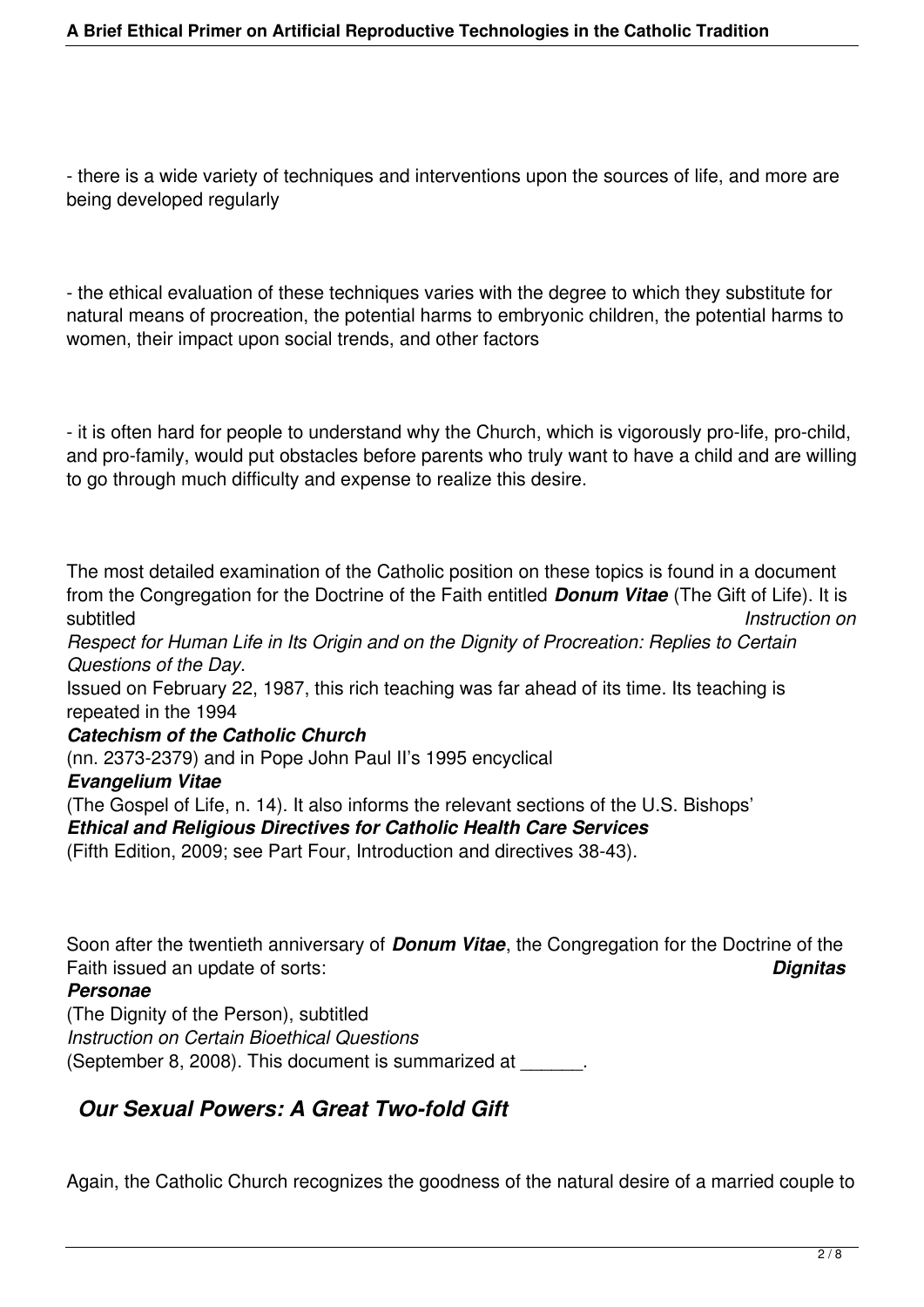bring forth new life and have a child of their own. For many couples, the discovery that they are infertile causes deep sorrow and disappointment; not to be able to have children is a form of suffering for them.

#### In his 1968 encyclical, *Humanae Vitae*, Pope Paul VI enunciated the basic principle that *there is an inseparable connection, willed by God, between two aspects or "meanings" of sexual intercourse: the unitive and the procreative*

. In other words, for a couple to engage in sexual intercourse is an expression of their mutual love and commitment, and is also the means by which new life is co-created. As intended by the Creator, sexual intercourse both communicates love and communicates life; it says to the other: "I love you" and "I am willing to be a parent with you."

*This inseparable link between the two meanings inherent in the act of sexual intercourse has various important moral consequences for free human actions that involve our sexual powers*. Values that draw us out of ourselves and lead to communion with others are deeply enshrined in our sexuality. In other words, our being sexual is unavoidably tied to our being created by God Who is Love, in love, for love. And this love is most authentic and fulfilling to us when it is true self-giving, through the body, in ways that are creative and life-giving.

This bond between giving love and giving life underlies the Church's understanding that sexual intercourse belongs only within marriage; and within marriage, it must always be open to communicating both love and the possibility of creating new life. It is this positive vision of the profound goodness and meaning of sex that grounds other Church teachings that reject other uses of our sexual powers that cannot fully realize these meanings. Masturbation is neither open to life nor to a mutual exchange of love. Sex outside of marriage, whether premarital or extramarital sex, lacks sufficiently deep commitment to the other person that makes one available for the long-term stability of family, sharing the whole of life and willing to accept the consequences accompanying sexual activity. The various forms of contraception deliberately seek to frustrate the procreative potential of sexual intercourse and thus also frustrate the full expression of married love. Homosexual activity is naturally incapable of bringing forth new life through sexual exchange. Rape is a violent attack on the integrity of the other person that contrary both to love and to human dignity.

For many persons, the sexual drive can be very powerful. At times its vigor can overwhelm us. The Church accepts the sexual powers of the person as a great gift, with marvelous potential both to express love and to hand on the divine image from generation to generation. Sex is good, indeed sacred, as a means to communicate interpersonal love and bring forth new persons in the process. It is this very power and goodness that leads the Church to teach us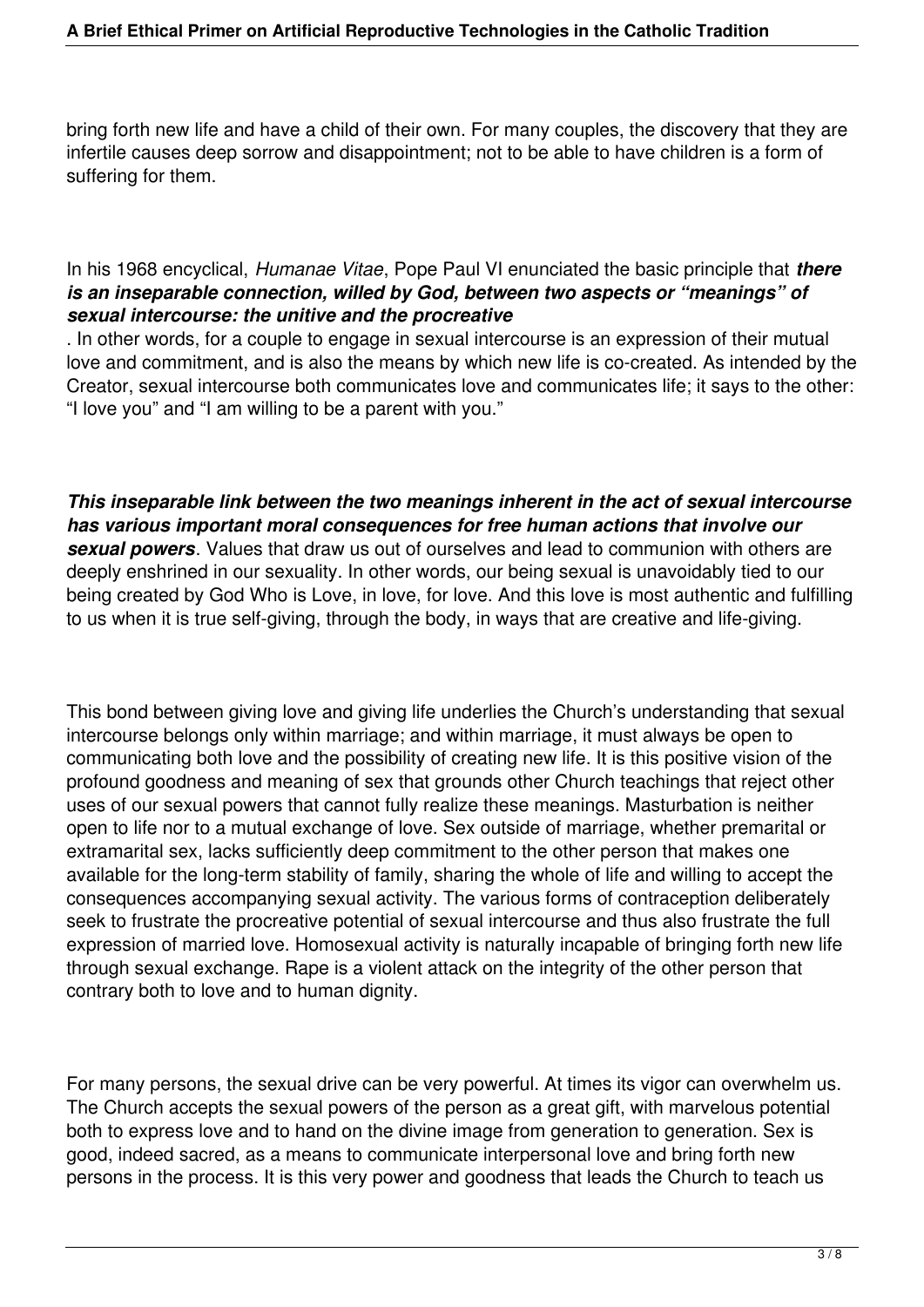how to use this potent and inherently social energy in a way that truly gives glory to God and enhances our lives, made in God's image.

## *The Basic Teaching: Assist, Do Not Replace, Natural Sexual Intercourse*

It is ultimately this same principle – that there is an inseparable link between the potential for our sexual capacities to communicate love and to communicate life – that grounds the Church's position on artificial reproductive technologies. Interventions upon the procreative process must respect this link.

Thus, *any means that attempts to assist the act of sexual intercourse to achieve its natural end of procreation while keeping intact the exchange of love is morally acceptable. Any means that replaces, bypasses, or substitutes for sexual intercourse in order to produce a child is morally unacceptable.*

Just as the use of contraception might attempt to create a loving union through sex but intentionally excludes the procreative meaning, so many forms of ARTs might attempt to create a new life but intentionally exclude the unitive meaning. Although it happens in different ways, both of these violate the inseparable link between the two meanings of the gift of human sexuality.

It is important to acknowledge that a couple might have good subjective reasons for pursuing either of these courses, reasons that need to be explored and respected. However, good intentions alone are not sufficient to make an action morally good; the means chosen to achieve the intentions must also be morally acceptable. (This is illustrated in the familiar example of a person who desires money in order to provide food for his or her family. This good and noble end can be achieved by getting a job or by robbing a bank. Clearly, while the end is the same, the means are not ethically equal.)

Although technology is constantly evolving, it is possible here to apply this basic ethical rule (assistance with, but not substitution for, natural marital intercourse) to contemporary interventions to address infertility. The following information is taken largely from the fact sheet "Evaluation and Treatment of Infertility" by Hanna Klaus, MD (developed for the Diocesan Development Program for Natural Family Planning of the United States Conference of Catholic Bishops; 1999).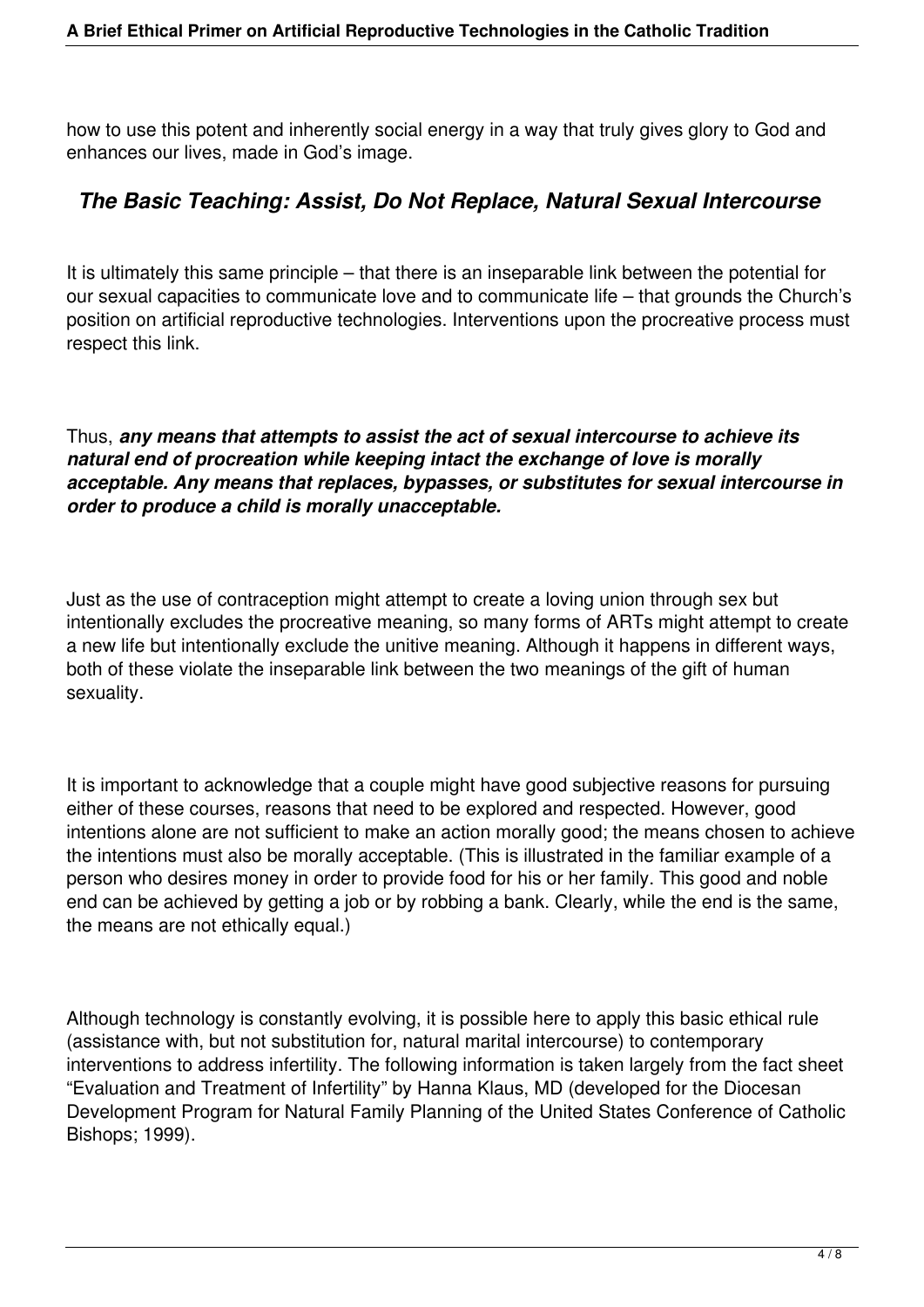## *Interventions Compatible with Catholic Teaching*

1. The use of Natural Family Planning to observe the wife's naturally occurring signs of fertility and time intercourse to achieve pregnancy in the fertile periods.

2. General medical evaluations to determine possible biological causes of infertility in either the husband or the wife.

3. After normal intercourse, tests to assess sperm number and viability in "fertile type" mucus or in licitly-obtained seminal fluid. Some argue that if there is no evident cause of infertility in the wife, it can be assumed that the cause is in the husband and proceed accordingly, without the need for sperm testing.

- 4. Assessment of uterine and tubal structures by imaging techniques like ultrasound, MRI, etc.
- 5. Appropriate medical treatment of dysfunctions in normal ovulation.
- 6. Appropriate correction of medical obstacles in the fallopian tubes (usually surgical).

#### *Interventions under Discussion (neither approved nor disapproved by the Church)*

1. LTOT (Low Tubal Ovum Transfer): if blockages in the fallopian tubes cannot be corrected, an ovum is surgically transferred past the point of obstruction into the uterine cavity after normal intercourse during the fertile phase. Although probably licit, success rates have been low.

2. GIFT (Gamete Intra-Fallopian Transfer): licitly obtained sperm from intercourse, and an ovum, are transferred to the fallopian tube where fertilization can take place. Some theologians approve GIFT because fertilization will take place within the woman's body, not in a test tube. However, others argue that since the sperm that may actually lead to fertilization is not deposited by the intercourse but by later technical interventions, GIFT is not acceptable.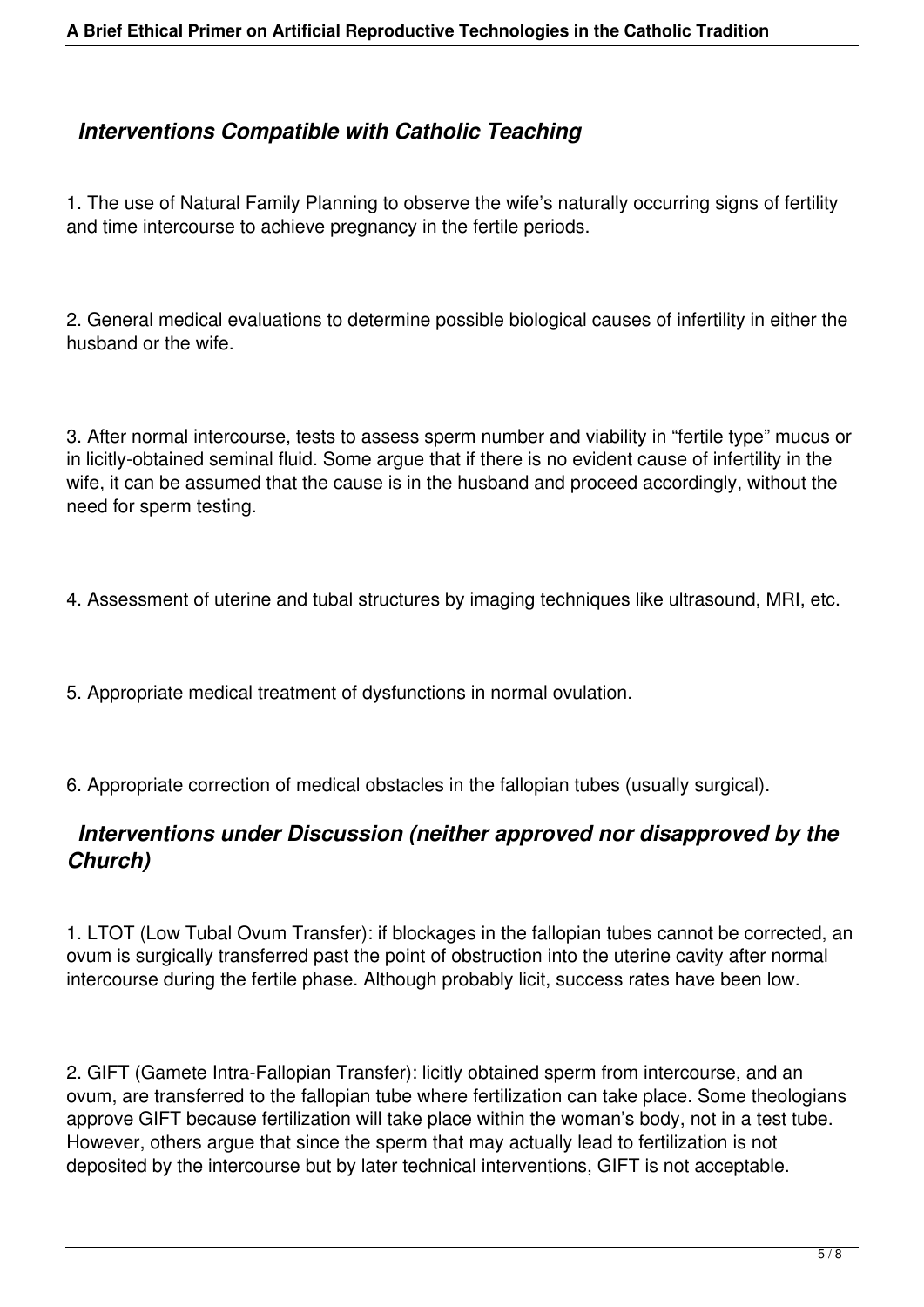### *Interventions Incompatible with Catholic Teaching*

1. Obtaining semen by masturbation, even if it will be used for attempted fertilization.

2. AI (Artificial Insemination): whether from the husband (AIH) or from another donor (AID), the semen used is obtained not from intercourse but by some other means (usually masturbation) and thus intercourse and conception are separated.

3. IVF (In Vitro Fertilization), ZIFT (Zygote Intra-Fallopian Transfer), ICSI (Intracytoplasmic Sperm Injection), and variations: these all rely on using a donated ovum, a "surrogate" uterus, or in some other way separate the act of conception from the act of intercourse.

# *More on IVF*

The most common form of intervention is IVF (yielding what are sometimes called "test tube babies.") Common protocols treat the woman with hormones to stop her natural cycle and stimulate her ovaries to ripen a number of ova. The ova are harvested with a needle (through the vagina or through the bladder). The harvested ova are incubated in the laboratory with treated semen to allow fertilization. Prior to implantation in the woman's uterus, the resulting embryos (conceived in the Petri dish) are analyzed and the supposed "best" are implanted, although visual inspection has shown no demonstrated predictive value of the embryo's fitness. Often at least two, and sometimes up to four or more, embryos are implanted, in the hopes of getting at least one live birth. If more embryos thrive than are desired by the couple, the others are aborted (euphemistically called "selective fetal reduction.")

Again, because the actual conception takes place in a Petri dish and not as the result of an act of marital intercourse, the intrinsic link between the unitive and procreative meanings of sexual intercourse is violated. Further ethical problems with IVF have to do with its costs (\$10,000 to \$15,000 or more per attempt), its relatively low rate of success (40% at best for young women in their 20s to about 10% for women in their 40s, with a much lower chance of survival for any individual embryo; many variables affect the outcome), the possibility of multiple conceptions with resulting abortions, uncertain future health problems for children conceived through IVF, and the problem of "spare embryos" that are created for future attempts at fertilization that never occur, either due to an earlier successful conception or the couple's decision not to pursue IVF further. These "spare embryos" number in the hundreds of thousands in the U.S. alone, and are the most commonly targeted source for material embryonic stem cell research – research that destroys them and ends a human life.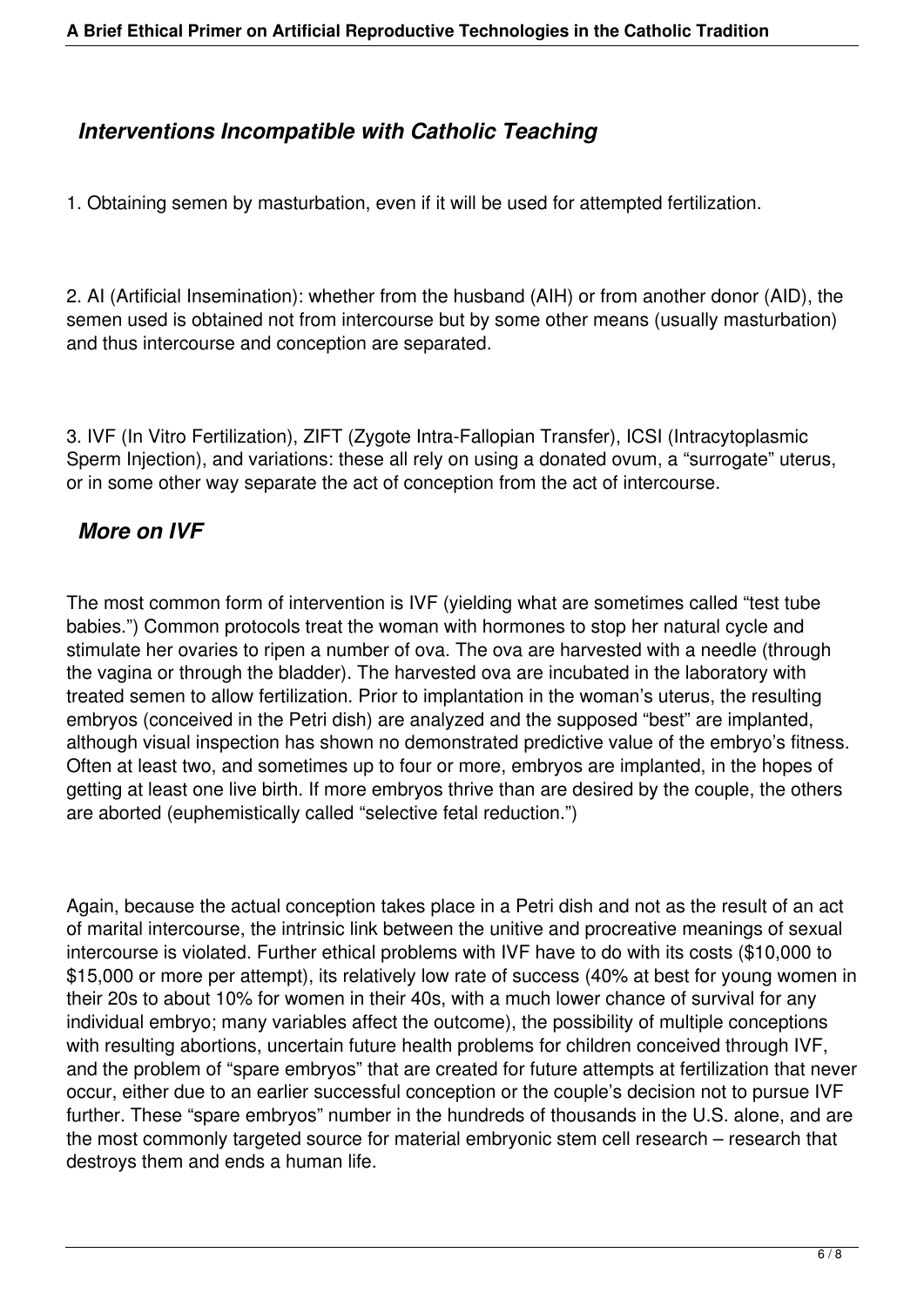Further, it is the technology involved in IVF that creates the possibility for genetic manipulations that can affect all future generations. While some of those manipulations have the good intention of eliminating genetic abnormalities that lead to various diseases, we simply do not know enough about the complexities of the human genome and how it guides cellular processes to intervene safely, reliably, or productively.

## *The Suffering of Infertile Couples*

Again, *Donum vitae* recognizes the goodness of the desire of a couple to have a child of their own, and the real emotional suffering that infertility brings to many. It calls upon all of us to be sensitive and supportive to those who face this trial, encourages researchers to continue to find morally acceptable ways to overcome infertility, and suggests alternatives to address the couple's desire to expand their love to reach out in the service of life. In many ways, I believe the Church has yet to respond adequately to this call. The Instruction states:

*The community of believers is called to shed light upon and support the suffering of those who are unable to fulfill their legitimate aspiration to motherhood and fatherhood. Spouses who find themselves in this sad situation are called to find in it an opportunity for sharing in a particular way in the Lord's Cross, the source of spiritual fruitfulness. Sterile couples must not forget that "even when procreation is not possible, conjugal life does not for this reason lose its value. Physical sterility in fact can be for spouses the occasion for other important services to the life of the human person, for example, adoption, various forms of educational work, and assistance to other families and to poor or handicapped children."*

*Many researchers are engaged in the fight against sterility. While fully safeguarding the dignity of human procreation, some have achieved results which previously seemed unattainable. Scientists therefore are to be encouraged to continue their research with the aim of preventing the causes of sterility and of being able to remedy them so that sterile couples will be able to procreate in full respect for their own personal dignity and that of the child to be born.*

#### *Conclusion*

Science and its achievements can enhance human life, health, and dignity in many ways.